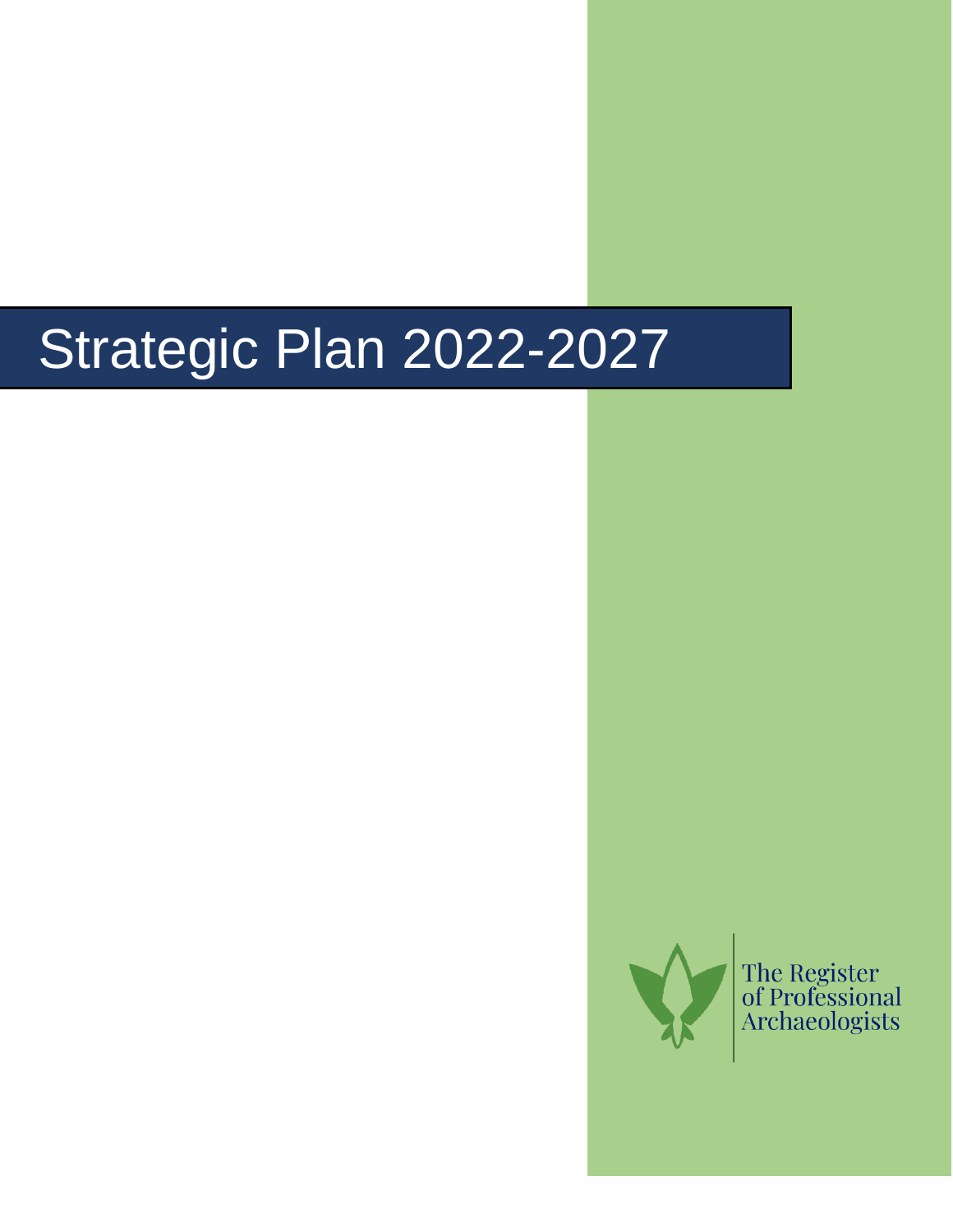

#### **Greetings!**

The Register of Professional Archaeologists (Register) is pleased to present the 2022-2027 Strategic Plan. This Plan was developed in large part by the Board of Directors during 2021 and has been finalized these first months of 2022. In keeping with tradition, the Plan covers five years and will expire on December 31, 2027.

This Plan was developed in consideration of the 2021 Needs Assessment survey conducted by the Register, in consultation with our Sponsoring Organizations, and in consideration of current trends and discussions within our profession.

It is the President's role to ensure that the Strategic Plan is implemented appropriately, tracking its progress, and adjusting the Register's organizational structure (within the parameters of the Bylaws) to this end.

Accordingly, we take this role seriously and commit to carrying it out in service to the Register. We value your input throughout the Plan's implementation and hope you will also help in its implementation in your role as Registrant or partnering entity.

In your service,

Trish Fernandez Lisa Westwood

President (2022-2023) President Elect (2024-2025)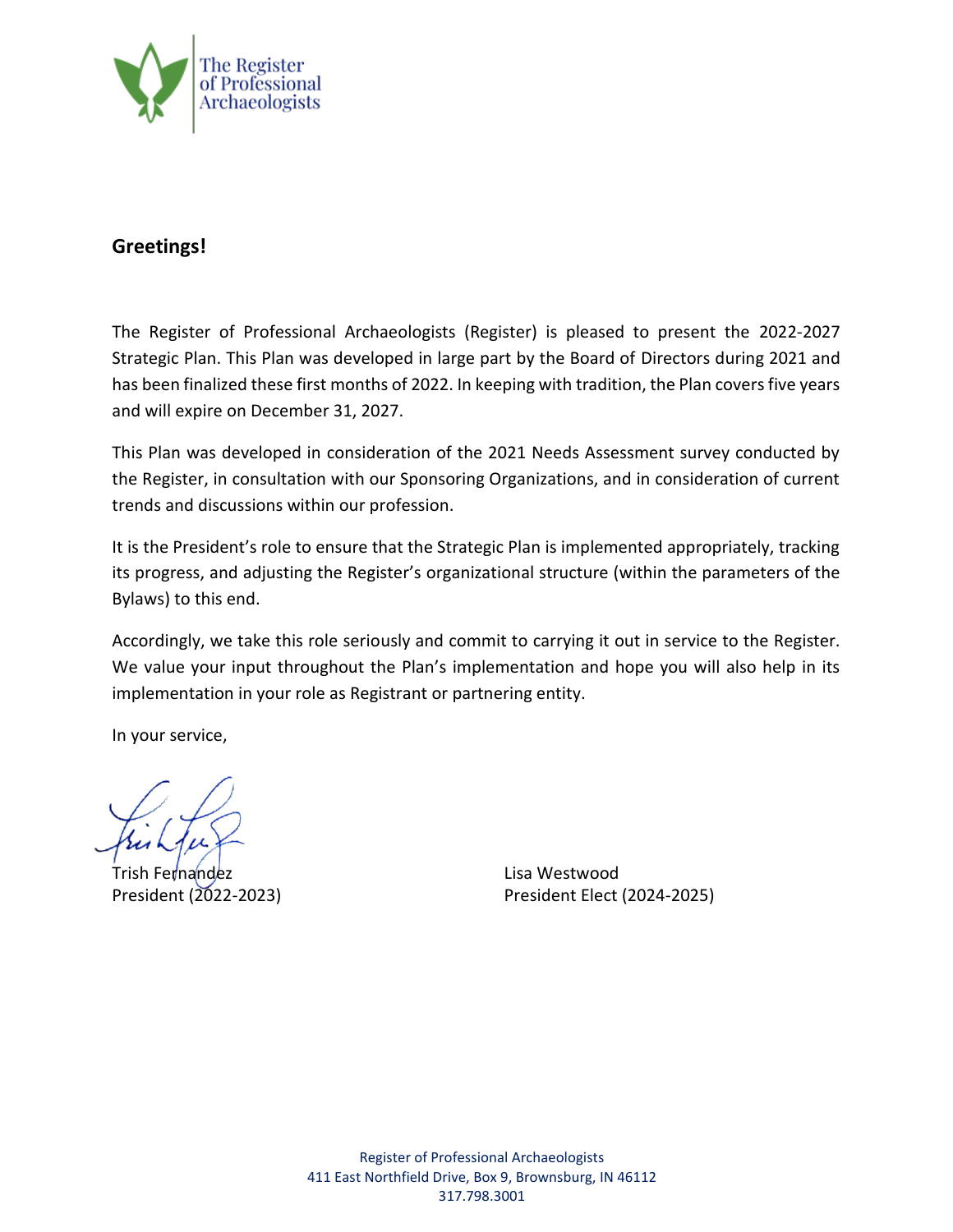### **Table of Contents**

| Goal II. Promote Shared Values and Archaeological Training and Practice  8 |  |
|----------------------------------------------------------------------------|--|
|                                                                            |  |
|                                                                            |  |
|                                                                            |  |
|                                                                            |  |
|                                                                            |  |
|                                                                            |  |
|                                                                            |  |

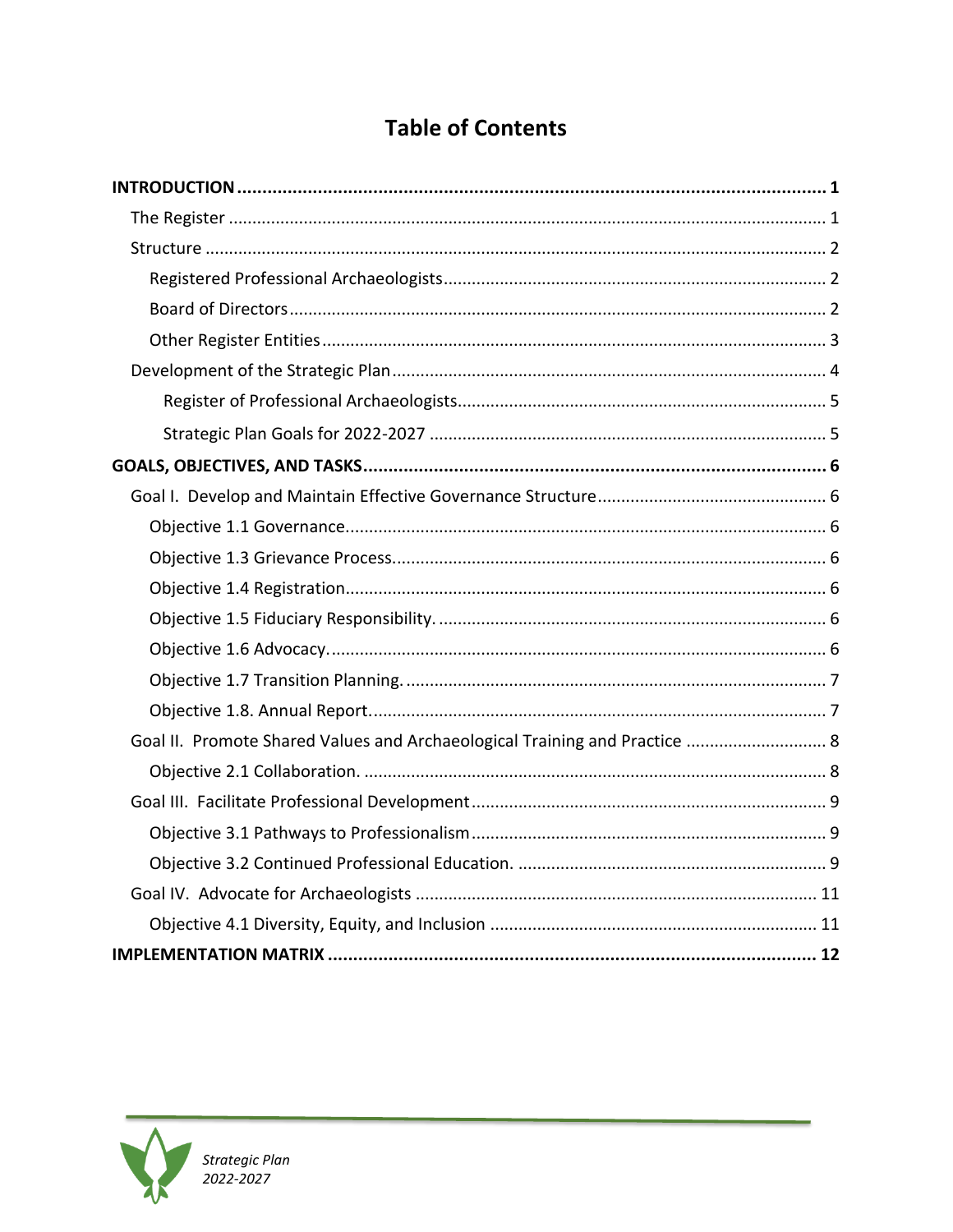## <span id="page-3-0"></span>**INTRODUCTION**

A strategic plan identifies an organization's goals for a certain period and outlines how these goals will be achieved. It helps move the organization beyond idealistic visions so that it can focus on what it expects to accomplish, as well as what achievements can be realistically expected.

From these goals, tasks are then developed, from which assignments are made to specific entities within the organization (ex. Board, President, Treasurer, Committees, Executive Director, Support Staff) with clear expectations and timelines set to track progress or make course corrections.

The Strategic Plan is an integral part of leadership. It is the guide that is used to carry out the mission and move the organization to the future it has envisioned. At each Board of Directors meeting there should be time on the agenda to review progress, give feedback, and offer direction on outstanding items.

This Strategic Plan document includes a synopsis of the Register and its organizational structure to provide context regarding how the Register operates and how each Register sub-entity may take part in the implementation of the Strategic Plan. Next, the document presents the goals of the Strategic Plan in abbreviated form, followed by the goals and tasks required to meet those goals. Finally, an Implementing Matrix will be added after the President has met with each Committee chair to develop a plan for implementation. This Implementation Matrix will identify who is responsible for specific tasks, how completion is measured, and when they should be completed; it will be updated annually.

#### <span id="page-3-1"></span>*The Register*

The Register is a non-profit organization filed as a 501c(6) with the Internal Revenue Service, incorporated on August 19, 1998. The current Register Bylaws state that the purpose of the Register is to advance professionalism in archaeology by:

- Identifying archaeology as a profession and qualified archaeologists as professionals;
- Encouraging high standards in the training of archaeologists;
- Establishing and encouraging high standards of performance for professional archaeologists by promoting conformance to a published Code of Conduct and Standards of Research Performance;
- Designating qualified individuals as Registered Professional Archaeologists (a "RPA");
- Administering grievance procedures to address questions of compliance with the Code of Conduct and Standards of Research Performance;
- Undertaking other activities that will serve to enhance the professional conduct and integrity of archaeological projects and research.

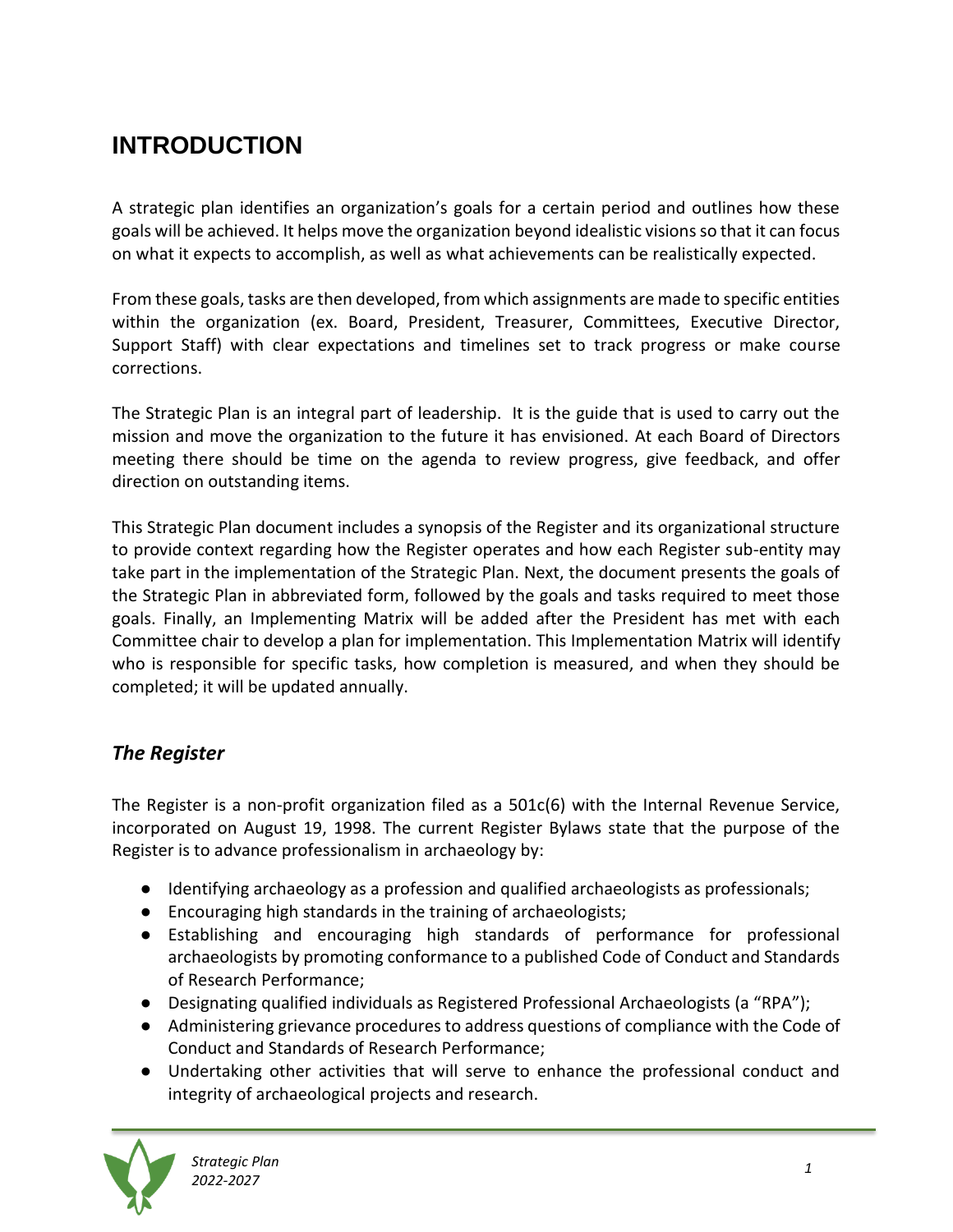#### <span id="page-4-0"></span>*Structure*

The structure of the Register begins with the Registrants, who are analogous to company shareholders. The Register ultimately answers to the Registrants, who elect Officers to govern the Board of Directors. The roles and responsibilities of each Register entity is important to understand, as the activities of all Register entities should be aligned with the Strategic Plan.

#### <span id="page-4-1"></span>**Registered Professional Archaeologists**

The primary income source of the Register is from annual dues paid by professional archaeologists who meet the requirements of a Registered Professional Archaeologist. The current Register Bylaws list these requirements:

- Provision of documentation satisfactory to the Registrar that the applicant meets the eligibility requirements established by the Board of Directors of the Register (the "Board");
- Agreement to abide by the Register Bylaws, the Code of Conduct, and the Standards of Research Performance and to be subject to the Disciplinary Procedures of the Register; and
- Payment of the applicable fees by deadlines established by the Board.

#### <span id="page-4-2"></span>**Board of Directors**

The Register is managed by the Board of Directors. The Board of Directors are fiduciaries who steer the organization toward a sustainable future by adopting sound, ethical, and legal governance and financial management policies, as well as making sure the nonprofit has adequate resources to advance its mission. The Board is responsible for hiring an Executive Director to run the day-to-day management activities of the organization, thereby allowing the Board to focus on providing foresight, oversight, and insight. The Board has three primary legal duties, as follows:

- Duty of Care ensure prudent use of all assets, including facility, people, and good will.
- Duty of Loyalty ensure the organization's activities and transactions are, first and foremost, advancing its mission; recognize and disclose conflicts of interest; make decisions that are in the best interest of the organization – not in the best interest of the individual.
- Duty of Obedience ensure the organization obeys applicable laws and regulations, follows its own bylaws, and adheres to its mission.

The Board currently consists of Officers, Directors, and Members. Officers are the President, President-Elect, and Secretary-Treasurer. Directors consist of four individuals appointed from each of the Register's Sponsoring (aka Founding) Organizations: the Society for American Archaeology; Society for Historical Archaeology; Archaeological Institute of America; and

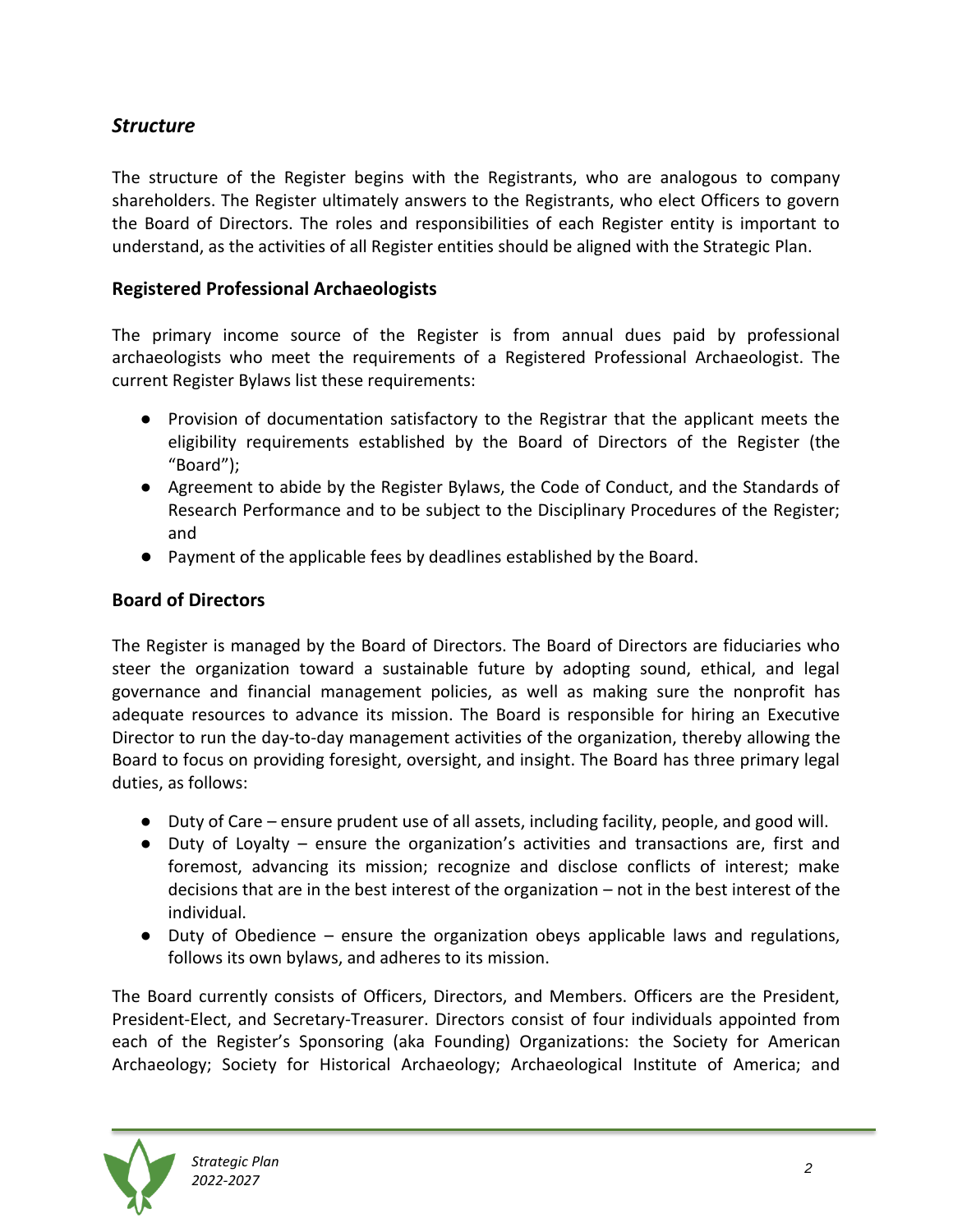American Anthropological Association. Additional voting members of the Board consist of the Registrar, Grievance Coordinator, and Grievance Coordinator-Elect.

#### <span id="page-5-0"></span>**Other Register Entities**

The current Bylaws establish the Standards Board, Registrar, Grievance Coordinator, and Nominating Committee. The Chairs and/or key individuals of these entities are elected by the Registrants.

The Standards Board hears and decides on all appeals from decisions of the Registrar; and makes final decisions regarding disciplinary action resulting from complaints of violations of the Code of Conduct and Standards of Research Performance that are referred to the Standards Board by the Grievance Coordinator

The Registrar Committee determines whether to approve applications for registration.

The Grievance Coordinator handles allegations of the Code of Conduct and Standards of Research Performance in accordance with the Disciplinary Procedures of the Register.

The Nominating Committee nominates candidates for Officers, Registrar, Grievance Coordinator-Elect, Standards Board and Alternates, and the Nominating Committee.

The current Bylaws also allow the Board and President to create committees for specific purposes in line with the Strategic Plan. Currently, those committees consist of the Ethics Committee, Professional Development Committee, and the Registrant Services and Outreach Committee.

The Ethics Committee is responsible for advising the Board in matters of professional ethics in archaeology, and for the oversight and management of programs relating to professional ethics as tasked by the Board. Currently assigned tasks consist of operating the Ethics Bowl and managing the Register's Archaeological Ethics Database: <https://archaeologicalethics.org/>

The Professional Development Committee is responsible for developing and maintaining educational sources and resources for Registrants, and tracking professional development of Registrants. This Committee is responsible for continuing education, field school certification, and providing professional development access to underserved communities through venues alternative to those historically provided through academic institutions.

The Registrant Services and Outreach Committee is responsible for supporting registrants, sponsors, affiliates, and the public through clear, concise, and collaborative communication regarding the value of registration to professionals, the field of archeology, and cultural resources management.

The President is responsible for appointing Board liaisons to all committees, outlining the purpose and duties of the committees, and monitoring their progress.

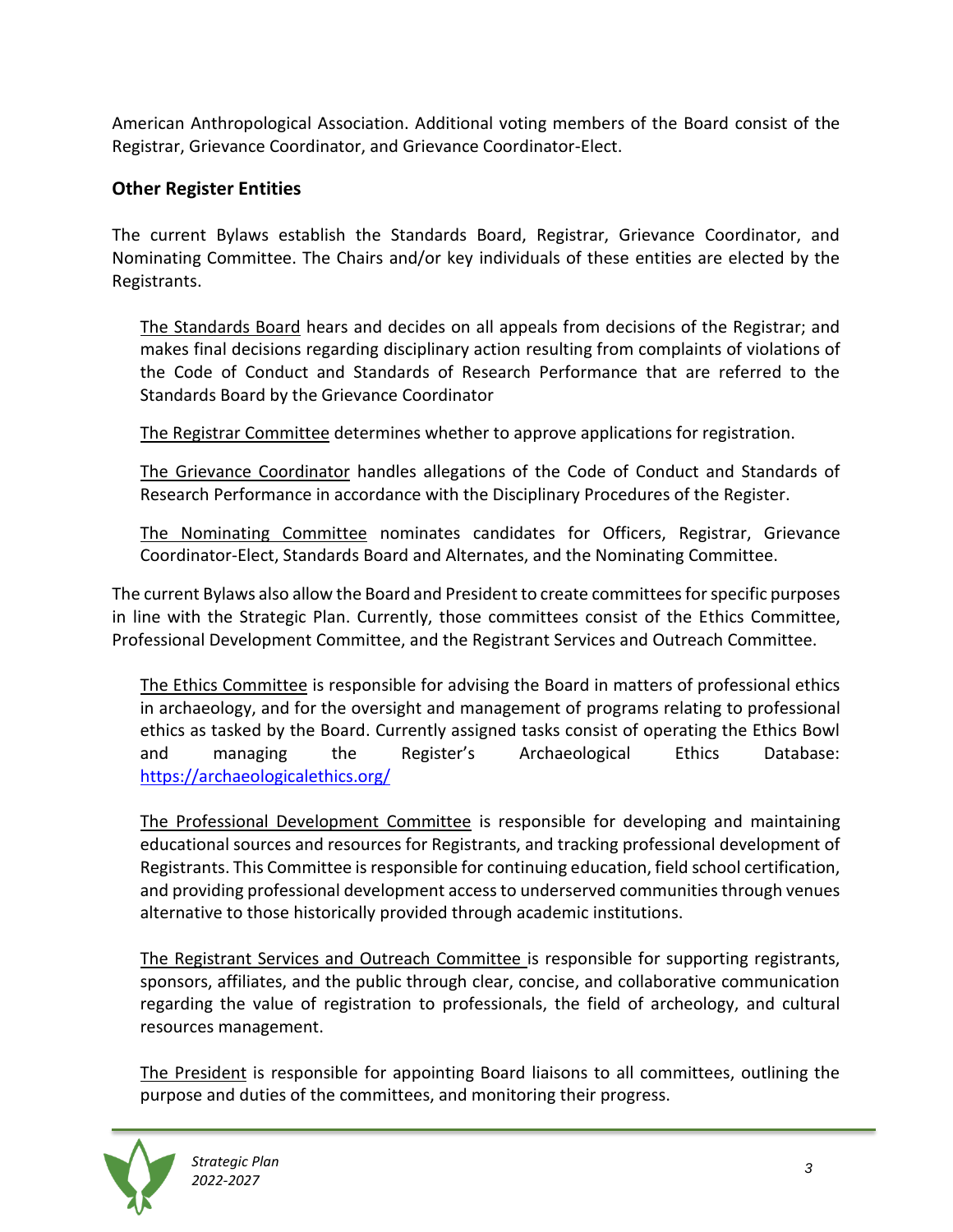Register Employees. The Board hires and oversees the Executive Director (ED) through direct supervision by the President. All other hired staff of the Register report to the ED. The ED is responsible for day-to-day management of the organization and reporting those day-to-day activities to the President. The ED is also responsible for implementing directives set by the Board; and staff assist the ED in implementing those directives. Staff may also support the work of committees as a non-voting member by assisting in research and documentation or in other capacities as directed by the DE.

#### <span id="page-6-0"></span>*Development of the Strategic Plan*

On October 19, 2021, the Register Board and Executive Director met to begin working on this Strategic Plan. The meeting was facilitated by Terry Klein, past president of the Register, at the request of then-President Linda Stine. The first step was reviewing the recently completed Registrant Needs Assessment Survey conducted by the Registrant Services and Outreach Committee to determine the key common areas in which Registrants wanted to see the Register focus.

The next step was to review the 2017-2021 Strategic Plan to determine what items from that plan should be carried over to the new plan, considering the results of the Needs Assessment Survey. During the course of the day, the Board developed a draft list of goals and specific tasks under those goals that should be implemented by the Register to meet those goals. The Board then directed the Officers to draft a plan for review by the Board.

On December 19, 2022, the current President, Trish Fernandez, and current President-Elect Lisa Westwood, drafted the Strategic Plan goals and tasks. On January 11, 2022, the Board reviewed and approved the draft Strategic Plan goals and tasks and directed the Officers to complete the Strategic Plan, to include context and purpose of the Plan and establish priorities and scheduling for each item in the Plan. Trish Fernandez, with the assistance of Interim Administrator Brenda Kress, then drafted the Strategic Plan for Officer review. The Final Strategic Plan was completed on April 8, 2022.

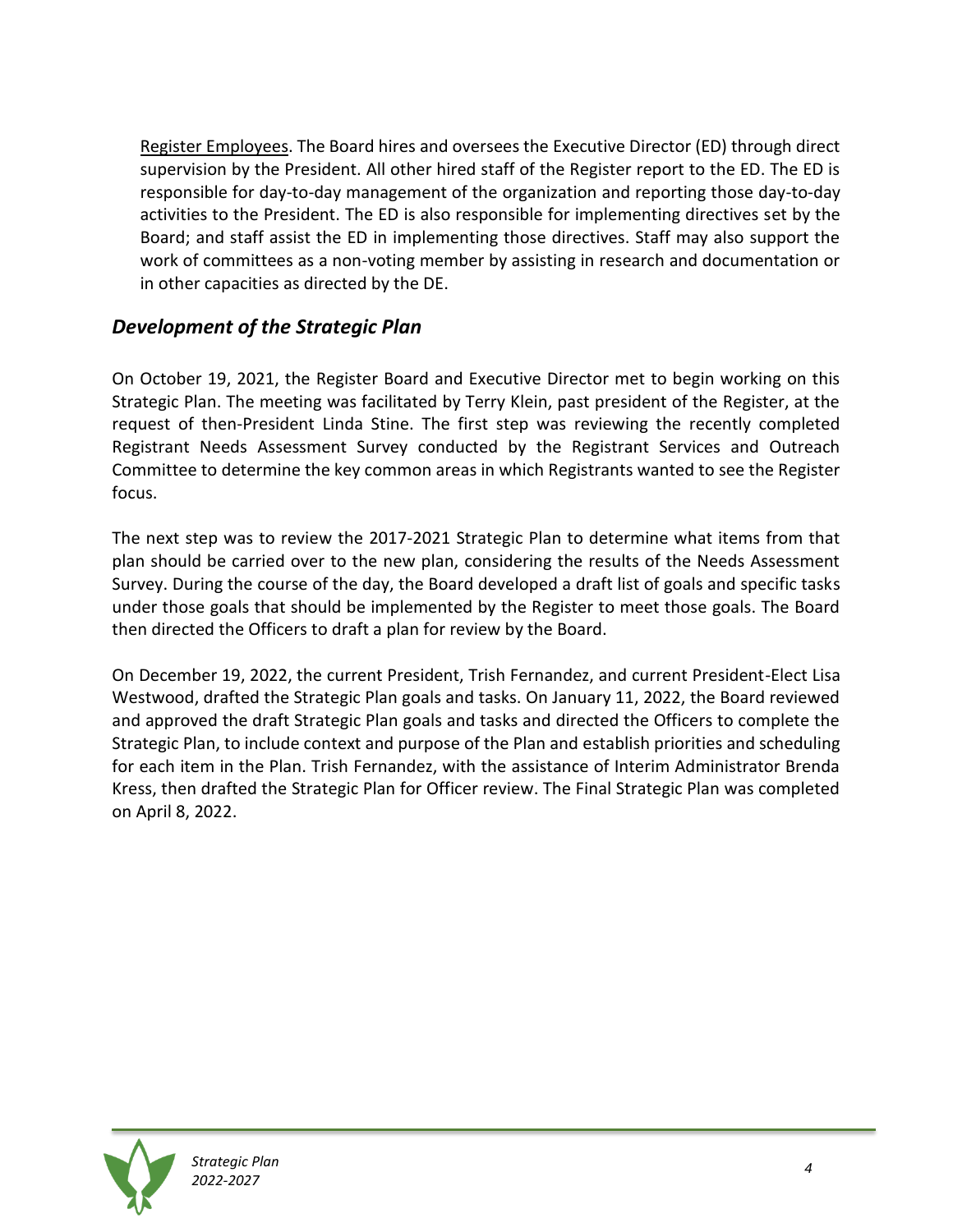## <span id="page-7-1"></span><span id="page-7-0"></span>**Register of Professional Archaeologists Strategic Plan Goals for 2022-2027**

*I. The Register will maintain a governance structure that clearly reflects the mission and goals of the Register and provides the best service to Registrants and the profession.*

*II. The Register will continue to be a leading presence and active partner with our sponsoring organizations and other stakeholders to promote shared values and support advances in archaeological training and practice.*

*III. The Register will facilitate education, resources, and professional development that grow and maintain a well-trained, diverse, and ethical archaeological workforce.*

*IV. The Register will advocate for a safe and welcoming discipline and advocate for people practicing archaeology.*

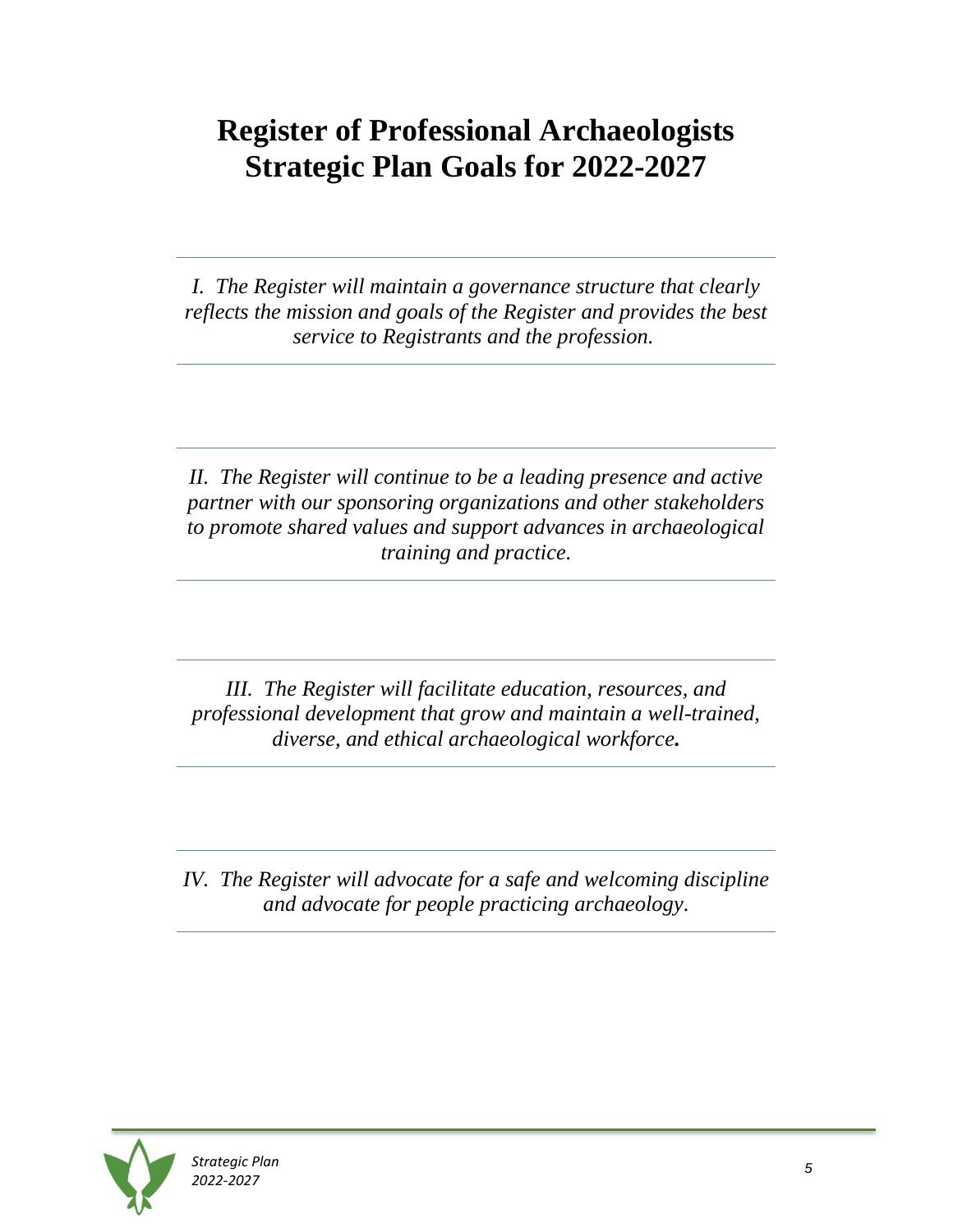## <span id="page-8-0"></span>**GOALS, OBJECTIVES, AND TASKS**

#### <span id="page-8-1"></span>*Goal I. Develop and Maintain Effective Governance Structure*

The Register will maintain a governance structure that clearly reflects the mission and goals of the Register and provides the best service to Registrants and the profession.

<span id="page-8-2"></span>**Objective 1.1 Governance.** Review and update the Governance documents, including the Bylaws and the Procedures Manual. Establish how often and when to review and update these documents.

**Objective 1.2 Roles and Responsibilities.** Define and provide clarity regarding the roles, responsibilities, and expectations of the Register Board, Officers, Executive Director, Staff, and Committees.

<span id="page-8-3"></span>**Objective 1.3 Grievance Process.** Update the Grievance Manual and reevaluate the Grievance process for transparency and accountability.

- a) Investigate strategies for improving confidence in Registrants' understanding of the Grievance process.
- b) Further education and outreach regarding the Grievance Process discipline-wide and with others outside of the discipline.

<span id="page-8-4"></span>**Objective 1.4 Registration.** Evaluate the Registration process and workflow.

- a) Clearly define eligibility for registration.
- b) Define the applicability of foreign credentials.
- c) Evaluate the need for the addition of levels and types of registration. .

<span id="page-8-5"></span>**Objective 1.5 Fiduciary Responsibility.** Review and evaluate the financial oversight and decision-making process to ensure accountability and transparency in expenditures.

- a) Establish a Finance Committee with the specific charge to develop a financial plan.
- b) Evaluate and improve the Procedures Manual regarding financial oversight and decision making.

<span id="page-8-6"></span>**Objective 1.6 Advocacy.** Develop a clear vision for how the Register will advocate for archaeologists and hiring of Registrants.

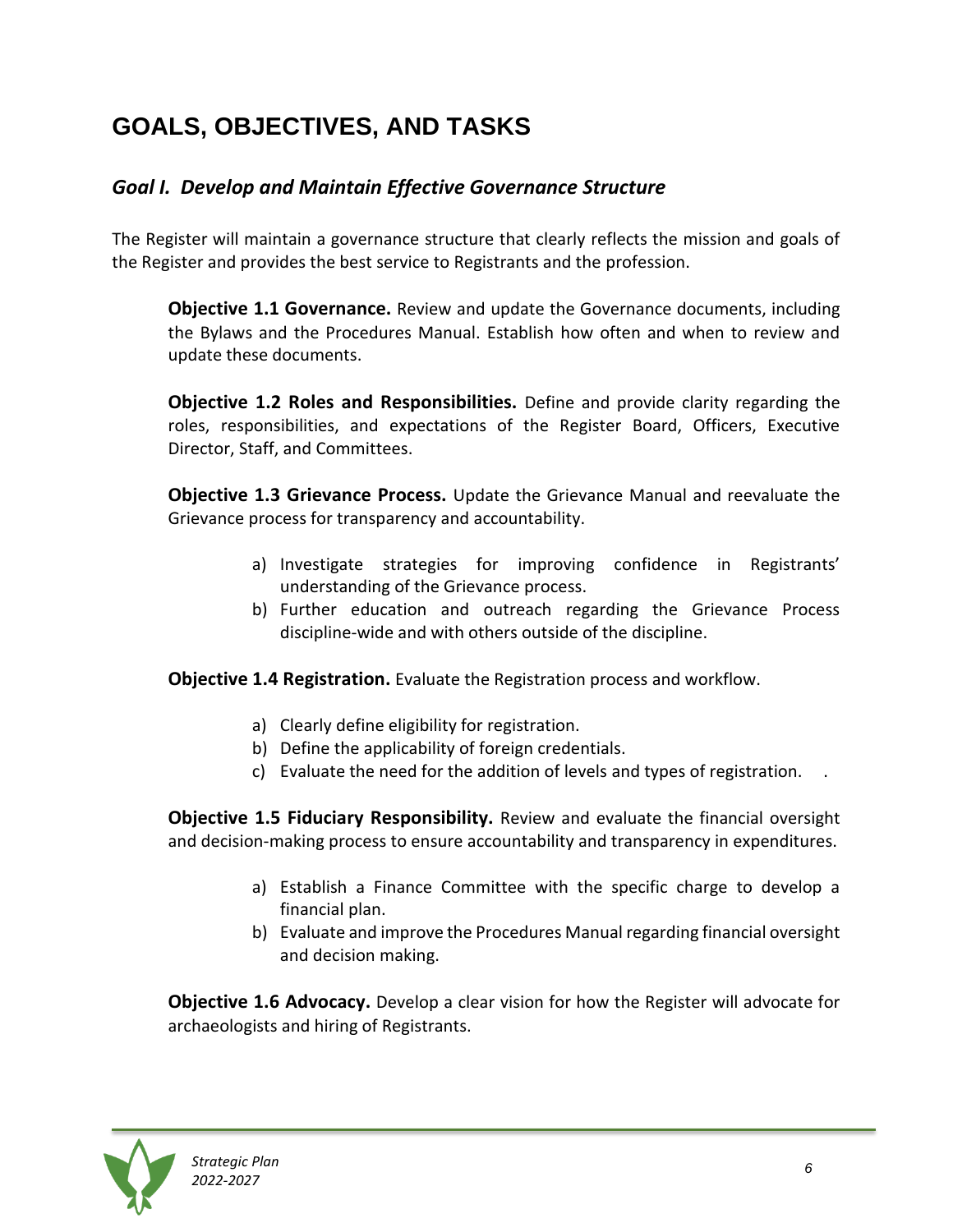<span id="page-9-0"></span>**Objective 1.7 Transition Planning.** Improve the process for transition and succession of the Board and Committees.

- a) Ensure continuity of Register files.
- b) Develop a Board handbook.
- c) Provide an initial orientation for new members.

<span id="page-9-1"></span>**Objective 1.8. Annual Report.** Establish policy and procedure regarding dissemination of the Register's Annual Report to Registrants and stakeholders, such as SHPOs, THPOs, federal agencies, ACHP, Sponsoring and Affiliated organizations.

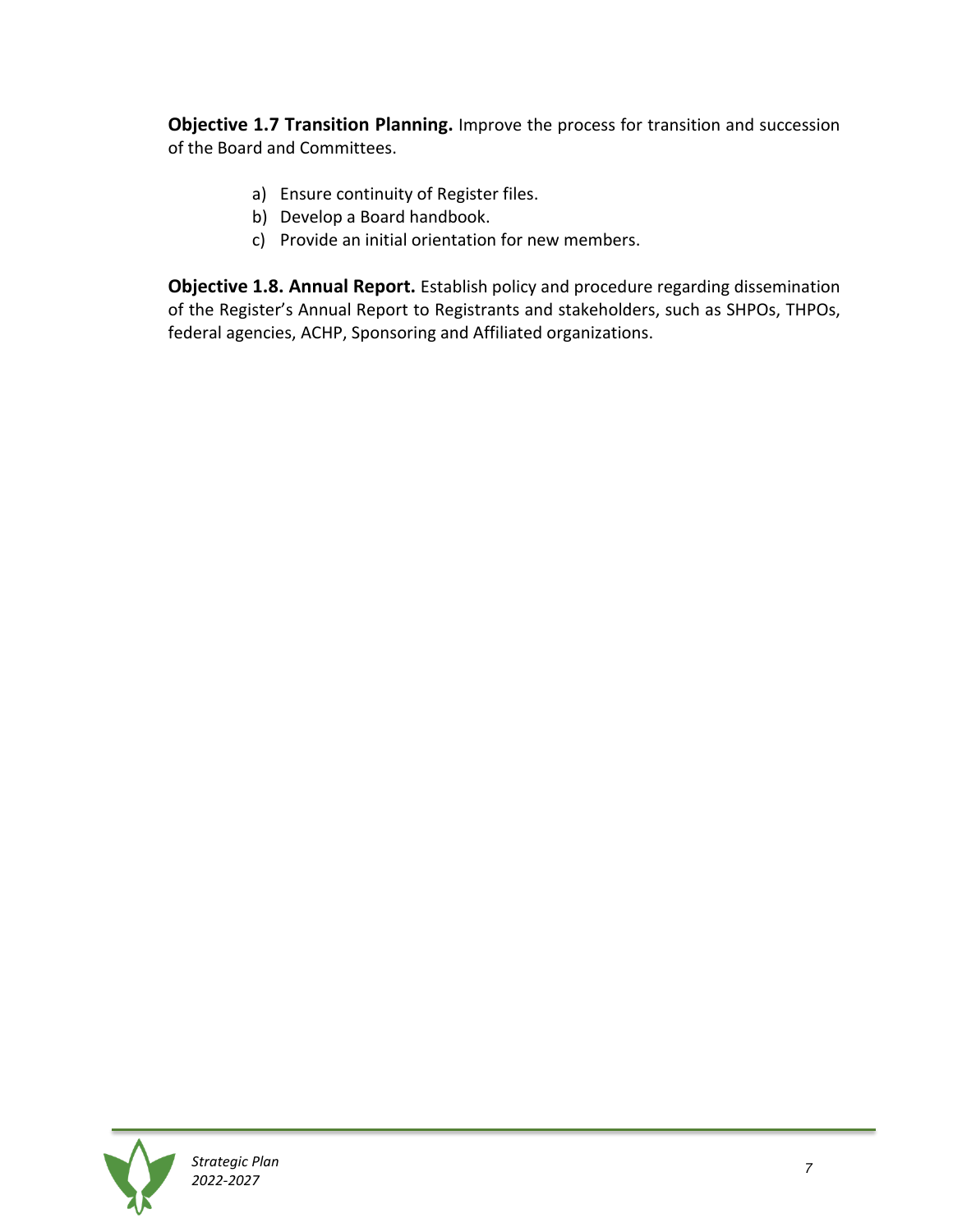#### <span id="page-10-0"></span>*Goal II. Promote Shared Values and Archaeological Training and Practice*

The Register will continue to be a leading presence and active partner with our sponsoring organizations and other stakeholders to promote shared values and support advances in archaeological training and practice.

<span id="page-10-1"></span>**Objective 2.1 Collaboration.** Explore and expand mutually beneficial relationships with partners.

- a) Continue to build and maintain relationships with international organizations.
- b) Identify and prioritize organizations with which collaboration will serve a mutual benefit.
- c) Contact those organizations to discuss potential reciprocity, common understanding of the norms of professional behavior, and exchange of information on continuing professional education.
- d) Encourage participation by all who are eligible.
- e) Engage sponsors and affiliates on advocacy issues.

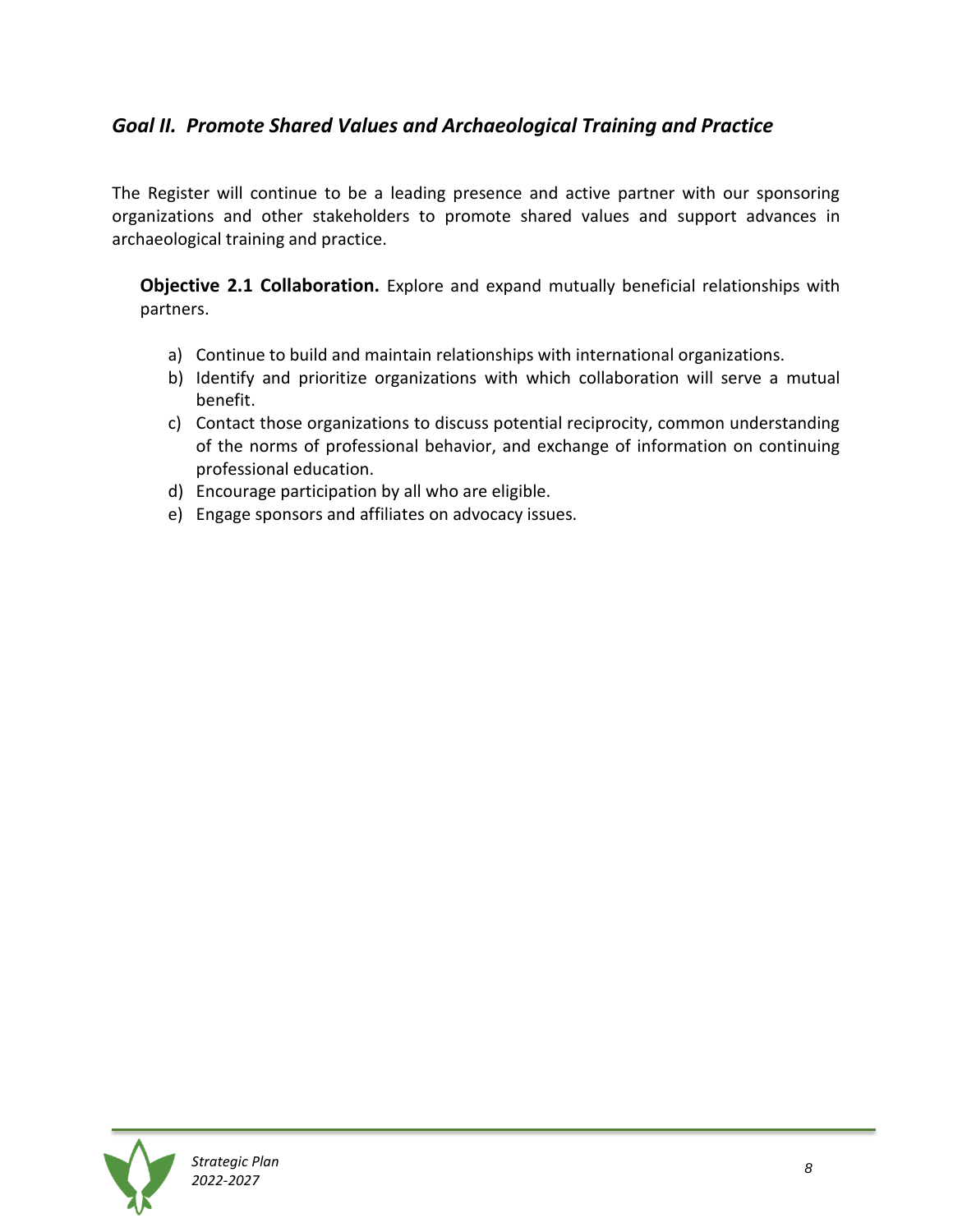#### <span id="page-11-0"></span>*Goal III. Facilitate Professional Development*

The Register will facilitate education, resources, and professional development that grow and maintain a well-trained, diverse, and ethical archaeological workforce.

<span id="page-11-1"></span>**Objective 3.1 Pathways to Professionalism.** Develop a program for assisting students and young professionals to advance their careers as professional archaeologists.

- a) Identify, certify, promote opportunities for professional growth. Examples include apprenticeships, compensated internships, webinars, field schools, and continuing education.
- b) Create a committee to identify and certify professional development, in coordination with the Certified Professional Education (CPE) and field school programs.
- c) Provide a means for Registrants to provide profiles and highlight non-traditional paths into the profession for the benefit of early-career professionals.
- d) Create a page on the website regarding how to become a professional archaeologist.
- e) Coordinate with a variety of other entities on mutually beneficial Professional Development programs.
- f) Reach out to the core curriculum committees of the various archaeological organizations to offer ideas from the Register's perspective and offer to serve as a bridge integrating these currently independent efforts.
- g) Reach out to the student committees of the sponsoring/affiliated societies to offer the Register's support for students.
- h) Identify or create a committee to study and identify appropriate models and design a mentoring program; identify mid- and late-career Registrants willing to serve as mentors; and advertise and serve as a clearinghouse on the availability of this service to students and young professionals.
- i) Establish a clearinghouse for compensated internship opportunities and sponsor and encourage internships.
	- i. Establish the parameters for what the Register will promote.
	- ii. Establish minimal standards for internships that the Register will promote.

<span id="page-11-2"></span>**Objective 3.2 Continued Professional Education.** Provide a conduit for employing entities to engage in the development and hiring of incoming and continued professionals, including Registrants.

- a) Expand the kinds of professional activities that would qualify for Register CPE credit, such as presenting papers at professional meetings.
- b) Develop a plan for how CPE credits will articulate with registration in the future. Consider whether CPE be required for continued registration and how the Register could best make the transition to that requirement.
- c) Identify and develop innovative and accessible continued education and training

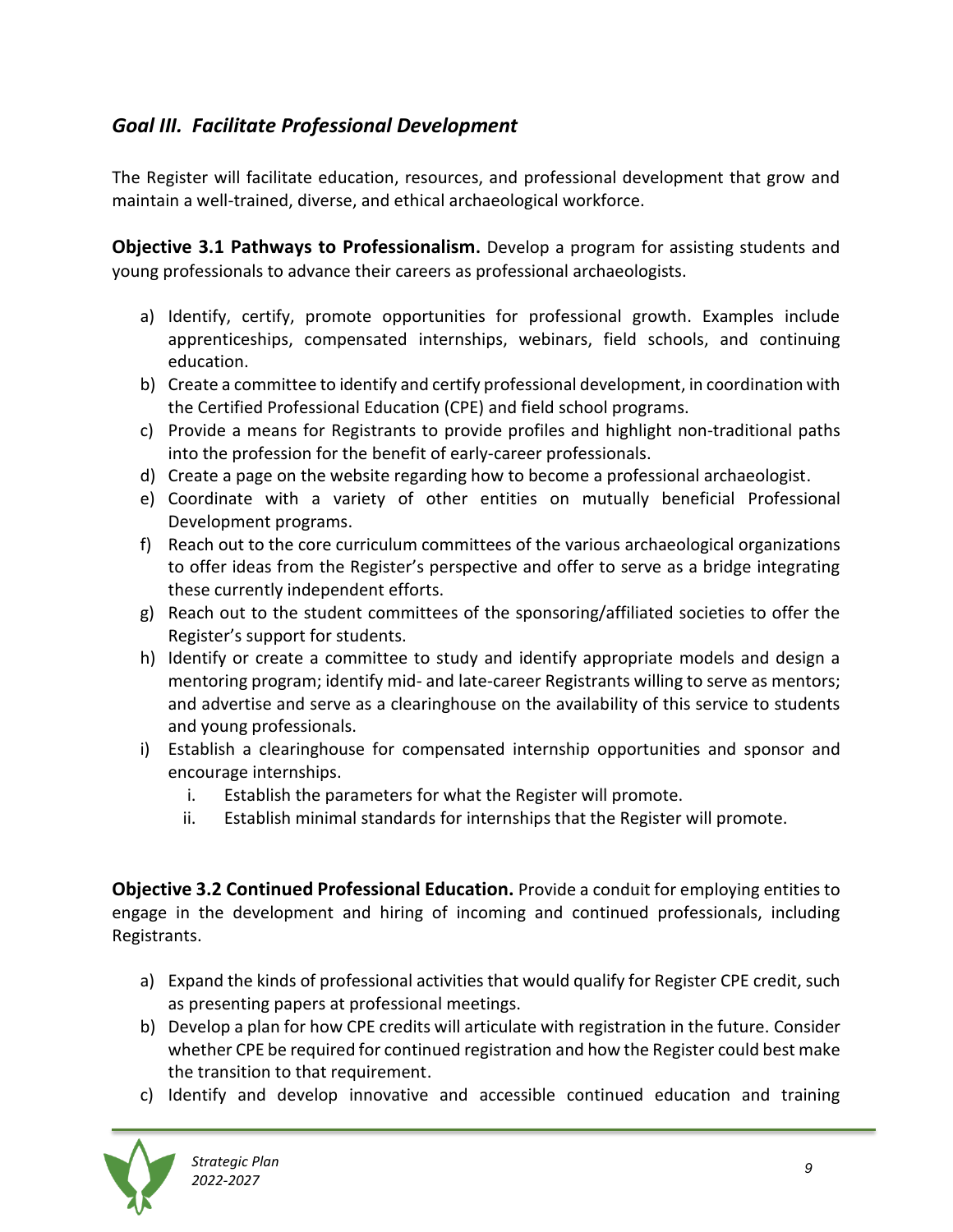opportunities to archaeological practitioners and make them accessible to registrants.

d) Establish minimum standards for CPE.

**Objective 3.3 Case Studies.** Research existing models and prepare case studies to disseminate to industries/clients, Federal and state agencies, CRM firms, non-RPA archaeologists, educational institutions, and the public.



*Strategic Plan 2022-2027*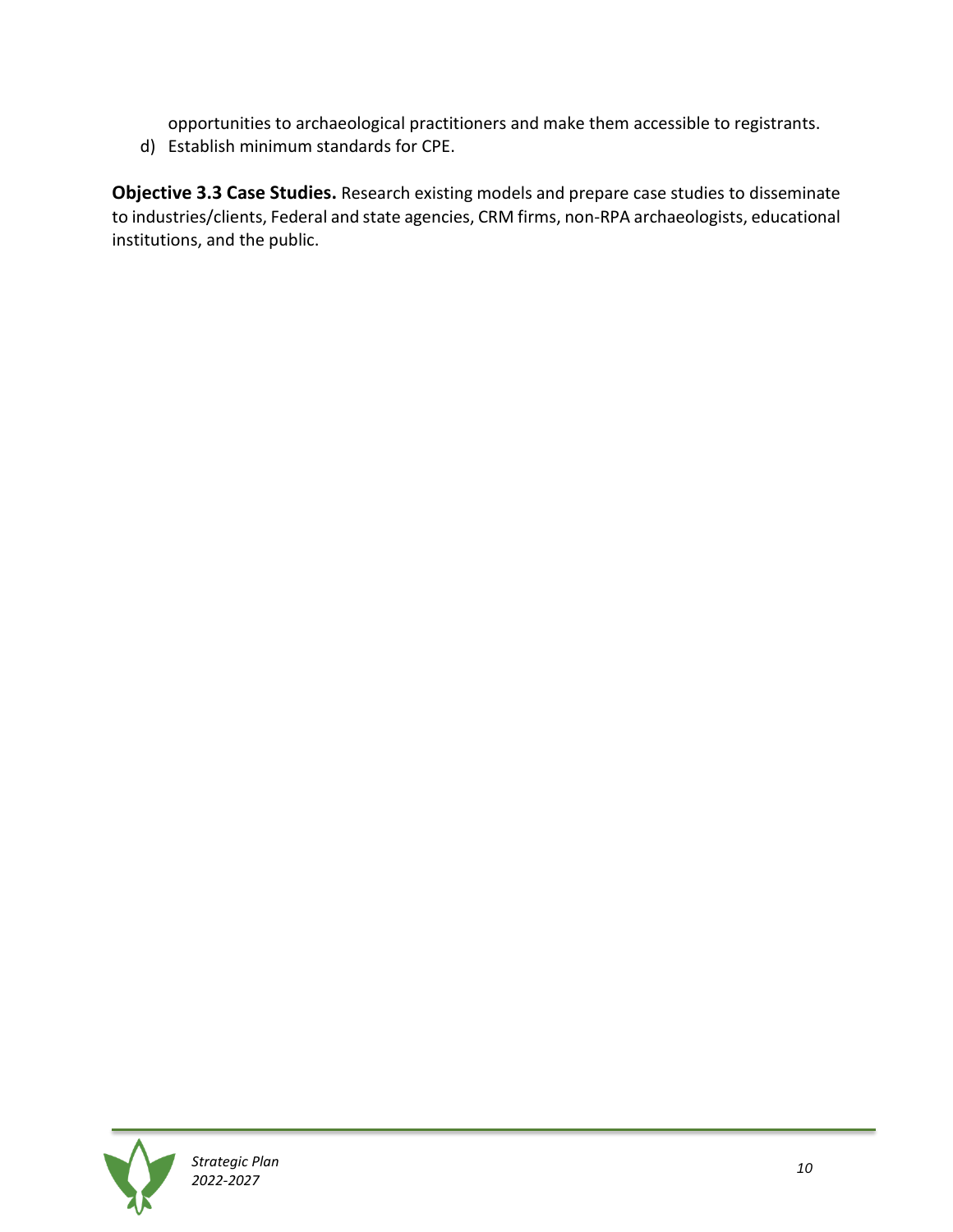#### <span id="page-13-0"></span>*Goal IV. Advocate for Archaeologists*

The Register will advocate for a safe and welcoming discipline and advocate for people practicing archaeology.

<span id="page-13-1"></span>**Objective 4.1 Diversity, Equity, and Inclusion**. Advocate for better wages, conditions, and working environments for Registrants.

- a) Determine how the Register can best address and promote policies and procedures regarding diversity, inclusion, bullying, sexual harassment, racism, and other social issues. Consider reviewing the Code and Standards for potential changes.
- b) Consider ways to improve information sharing as a way of helping registrants be aware of resources.
- c) Serve as a clearinghouse for information and resources.
- d) Increase exposure to future archaeologists, with additional attention to underrepresented demographics, such as Historically Black Colleges and Universities (HBCUs), Hispanic Serving Institutions (HSIs), and Tribal Colleges and Universities (TCUs).